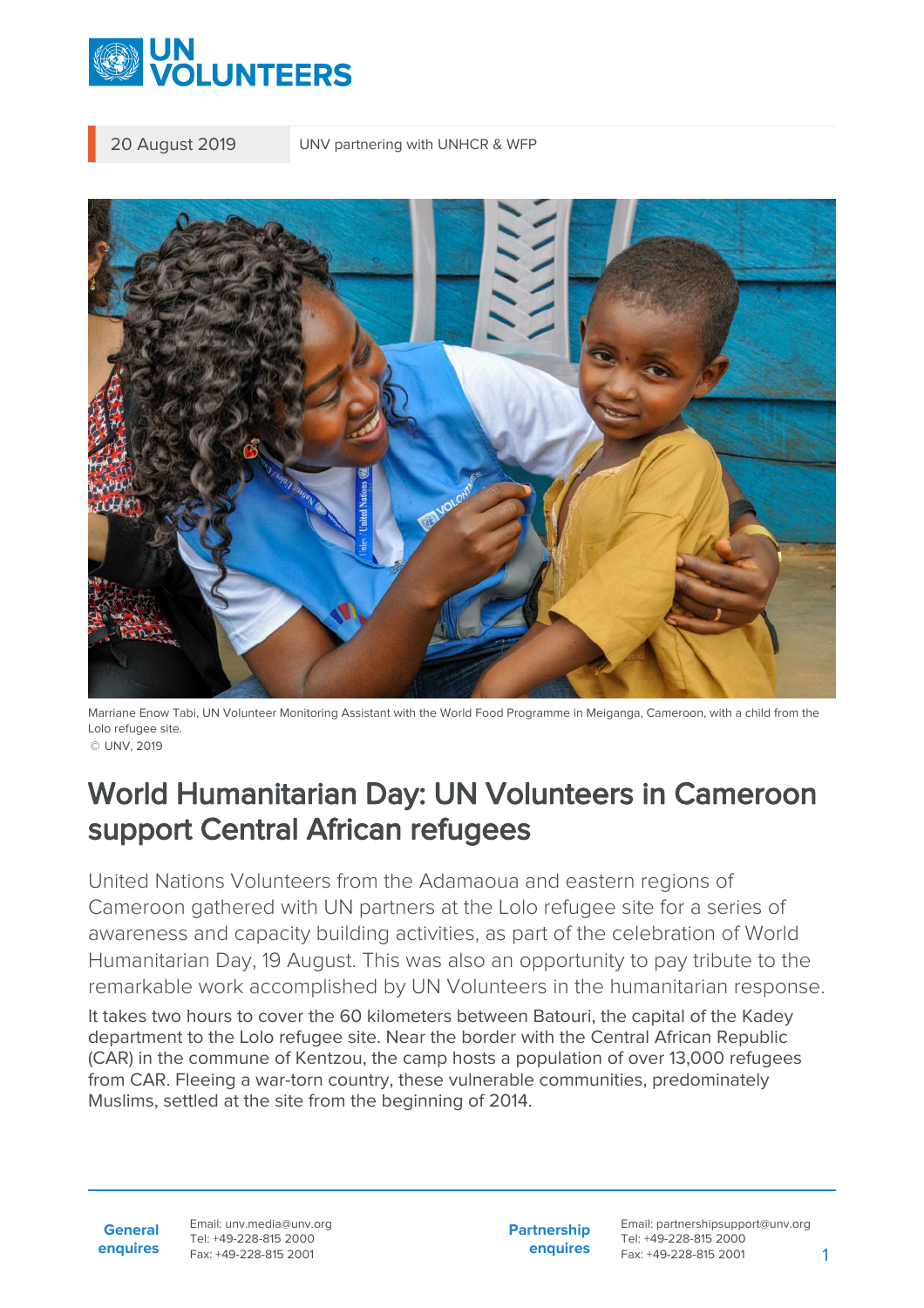

In the field, UN Volunteers are at the forefront of humanitarian workers continuously supporting these vulnerable populations. Through birth registration, children's schooling, agriculture, income-generating activities and the like, they improve the protection and empowerment of these refugees.

Marriane Enow Tabi from Cameroon serves as a UN Volunteer Monitoring Assistant in Meïganga with the World Food Programme (WFP). She is one 30 UN Volunteers who joined the celebration of World Humanitarian Day.

"This year Humanitarian Day celebrates humanitarian women, which I find very timely!" she rejoices.

**If** I have seen firsthand how my colleagues who are women humanitarians act first in emergency situations. They dedicate time and effort to support people in difficulty. It is a great initiative to pay tribute and recognize their contributions. --Mariane Enow Tabi, UN Volunteer Monitoring Assistant with WFP, Cameroon

The contributions of women humanitarian volunteers are well appreciated both in Cameroon and throughout West and Central Africa, particularly those serving with the UN Refugee Agency (UNHCR) and WFP.

Ms Nana Amoah, Head of the WFP Sub Office in Bertoua, emphasizes:

I was impressed, not only by the extent of their skills and experience, but especially by the support and enthusiasm they bring. They are very passionate about what they do. I wish to welcome as many UN Volunteers as possible. They bring a very effective added value to our priorities

Mr Baseme Kulimushi, Head of UNHCR Sub Office in Bertoua, shares the same opinion:

**CC** The UN Volunteers are doing work of the same quality and importance as our staff members. --Basame Kulimuschi, Head of UNHCR;s sub-office in Bertoua, Cameroon

**General enquires** **Partnership enquires**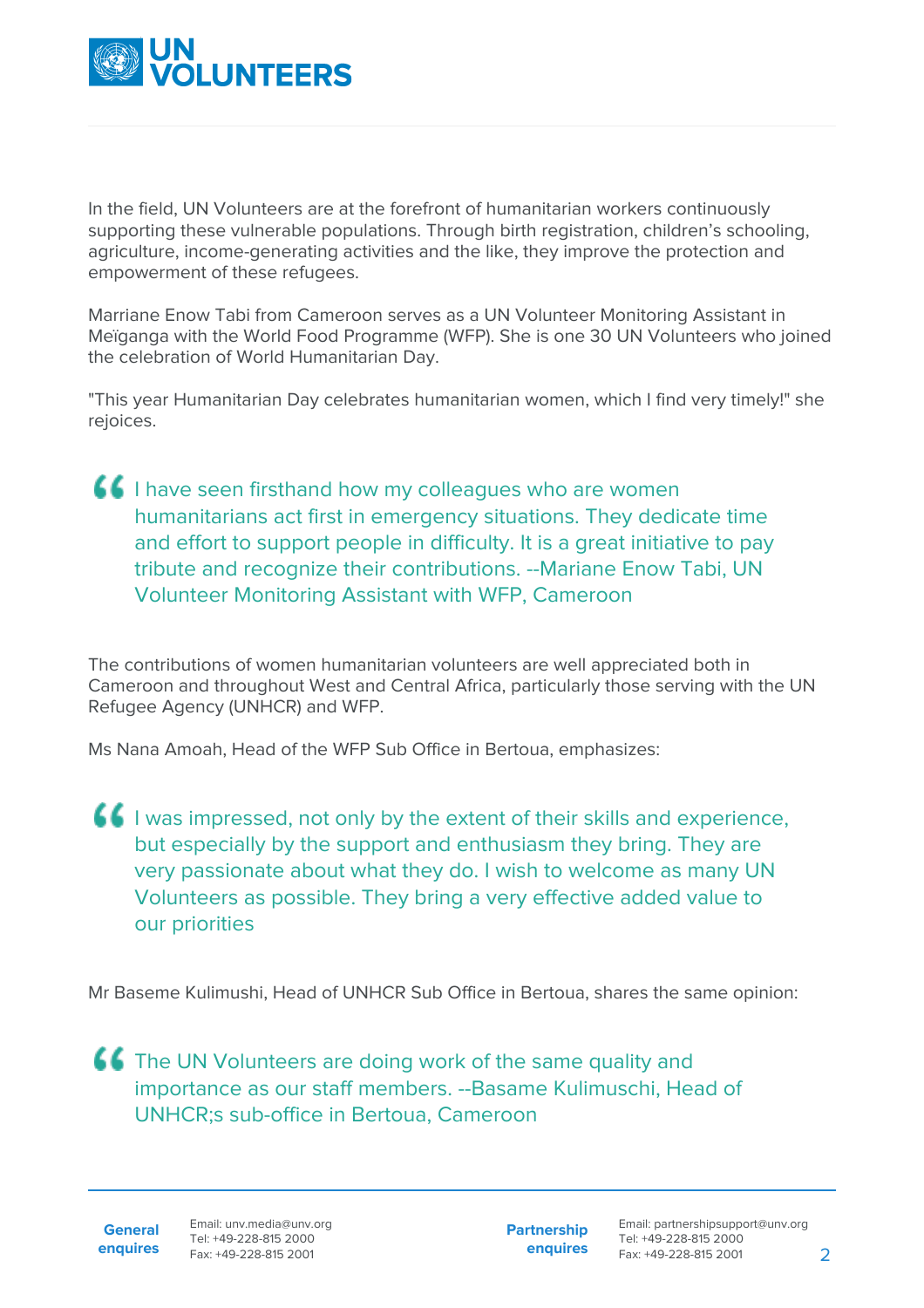

#### Impact: improving income-generating activities

A few meters from the refugee site of Lolo, Saïdou Hadjaratou stands in front of a small boukarou (tent) which serves as a showroom. Dresses for children and adults, sandals, woolen hats and small bags are arranged around the place.

The 15-year-old girl, head down, handles the loincloth while pressing the pedal of the sewing machine. For the 6th grade schoolgirl, sewing no longer seems to be a secret. She has been practicing this activity for two years now and helps her parents by making clothes after school hours.

### **I** am grateful to humanitarian actors, especially women who volunteer to bring us support. Their presence here uplifts us and gives us hope. --Saïdou Hadjaratou, resident at Lolo refugee site

Not far from there, Hapsatou Housmanou, aged 50, focuses on another task: making soap. This is her main activity since she moved to Lolo refugee site five years ago with her entire family, of ten people in total.

"With palm oil, water and caustic acid, I make soap that I sell for 100 CFA, while staying at home. The problem today is that it has become more difficult to collect oil and caustic soda," Hapsatou regrets. "It is gratifying to how UN Volunteers are willing to bring us solutions," Hapsatou says.

#### Call for humanitarian assistance to promote sustainable development

Livelihood and development needs, including shelter, infrastructure, sanitation, health, nutrition and education needs remain a critical issue throughout the Lolo refugee site, where more than 50 per cent of the population is under 18, and where women and girls make up more than half of the population.

Indeed, the drastic reduction in financial resources during 2019 has had a major impact on the quality of humanitarian response both with refugee and host populations. According to UNHCR, it is necessary to increase development initiatives for refugees from CAR (about 286,000 in Cameroon), who are living in East and Northern side of Adamaoua.

Together with UN partners, the UNV programme in Cameroon celebrated World Humanitarian Day with the vulnerable populations in eastern Cameroon and recognized the efforts of UN Volunteers, especially women, in humanitarian emergencies.

**Partnership enquires**